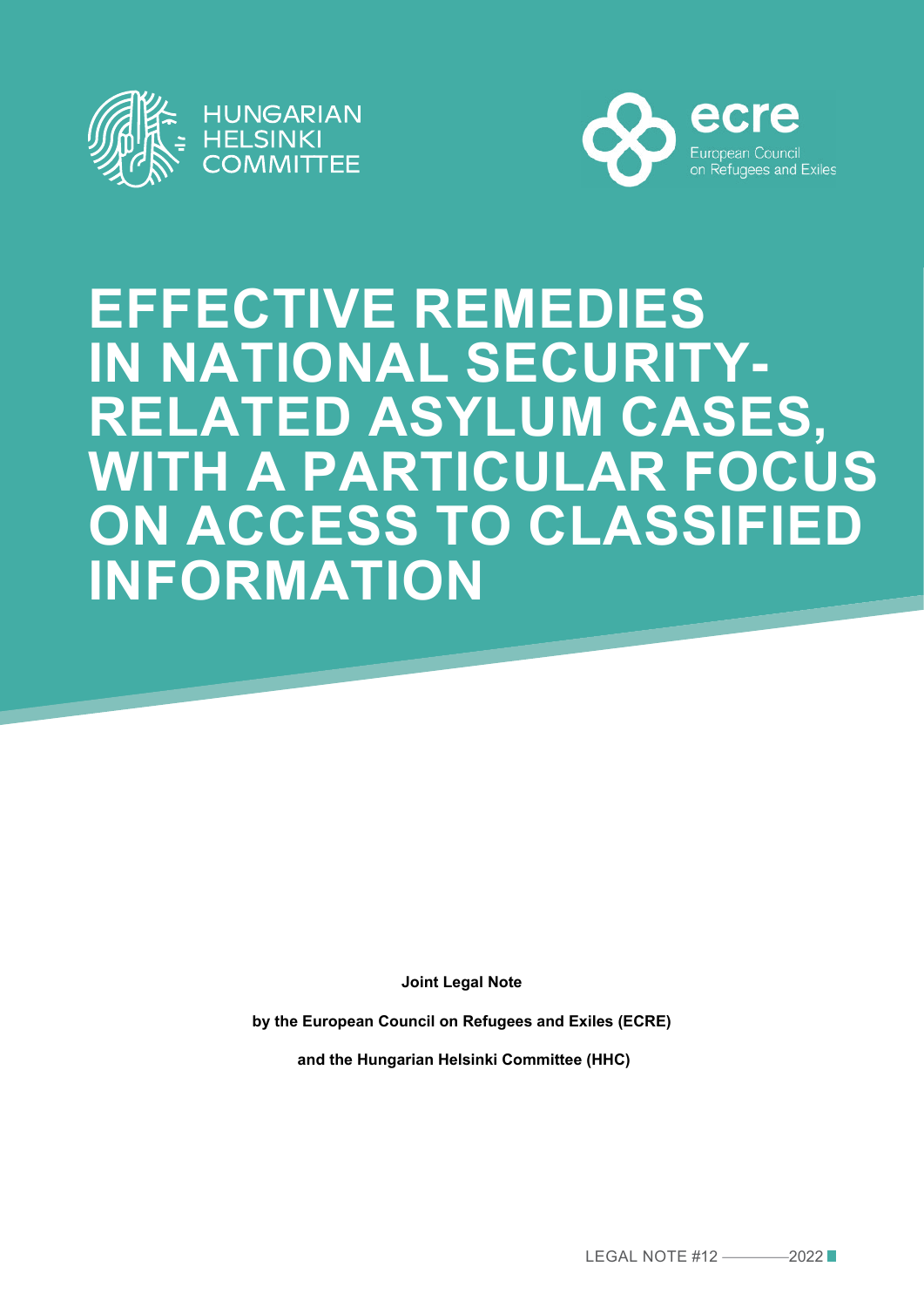# **I. INTRODUCTION**

National security grounds $^{\scriptscriptstyle\mathsf{1}}$  are used for exclusion of asylum applicants from international protection, for withdrawal of status $^{\circ}$  of beneficiaries of international protection, and consequently as a ground for expulsion or detention.

Though no exhaustive research has been done in recent years on the topic in all EU Members States, several serious shortcomings have been reported with regard to the national security-related asylum cases. In some Member States asylum authorities may refrain from giving factual justification why a person presents a threat<sup>4</sup> to national security in their decisions and the person concerned and their legal representative have no access to the underlying classified evidence. The person concerned is therefore not in the position to effectively argue their case before the courts, thus their rights to a fair trial and effective remedies are infringed. This practice is typical among others in **Cyprus, Estonia, Poland** and **Hungary**. 5 If there are no sufficient procedural guarantees that would enable the affected foreigners to effectively challenge the asylum authorities' decisions, the actual legitimacy of the existence of the threat becomes questionable.

Countries that deny access to data underlying national security assessment to the applicants and their representatives argue that the right to a fair trial and effective remedies is ensured by the courts having access to classified files when reviewing the legality of a decision. However, as it will be shown in this note, such understanding is not compliant with existing EU and European Court of Human Rights (Hereinafter ECtHR) standards. Further on, shortcomings in the judicial review have been observed as well. $^{\circ}$  For example, in **Cyprus** the court does not examine the reasons given for posing a threat to national security, they are only assessed by the executive power.7 The review of the national security threat in **Hungary** is at the full discretion of the presiding judge and in asylum detention cases courts are reluctant to check classified information underpinning the risk.<sup>8</sup> On the contrary, **Polish** courts have elaborated two assessment criteria based on which they are assessing the credibility of national security threat ex officio, but since only access to a summary of all evidence collected by security agencies is provided to the judges, such review cannot amount to a full and effective review of the case. In none of these three countries, the lawfulness of classification is examined by the courts.9

As opposed to the aforementioned national practices, there are Member States, such as for example **France**10 and **Germany,**11 where the administrative authority's decision must include legal and factual reasons. The administrative authority may not invoke grounds of national security or public order without giving factual reasons, and cannot refrain from justifying their decision. The administrative authority does not have to disclose all the factual reasons and information at its disposal, as long as it presents sufficient reasons to support the decision. Once the authority refers to certain documents/evidence that are considered secret, they are required to disclose them to the applicant. The judge cannot base their judgments on reasons and facts that were not disclosed to all the parties of the procedure. German courts assess very thoroughly and in detail, whether the person concerned actually presents a threat to national security.<sup>12</sup>

3. The most recent study published as a result of the Right to Know project focused exclusively on three MSs, namely Cyprus, Hungary and Poland, all revealing serious infringements of EU law by their laws and practices on national security issues. See Hungarian Helsinki Committee, Kisa, Polish Helsinki Foundation for Human Rights, 'Comparative Report on Access to Classified Data in National Security Immigration Cases in Cyprus, Hungary and Poland', September 2021, <a>
(https://bit.ly/3lS4RUS)</a> (hereinafter 'Comparative Report 2021').

A General Report studying all EU Member States, 'Public order, national security and the rights of third-country nationals in immigration and citizenship cases' was prepared by Jacek Chlebny for the Seminar organised by the Supreme Administrative Court of Poland and ACA Europe, in Kraków, 18–19 September 2017, ‹https://bit.ly/34Hqn8R› (hereinafter 'Chlebny 2017').

- 4. The terms 'threat' and 'risk' posed to national security by the person concerned are used interchangeably.
- 5. Comparative Report 2021, above n 3; Chlebny 2017, above n 3, pp. 42-43.; On Hungary see Hungarian Helsinki Committee, 'Information Update, National Security Grounds for Exclusion from International Protection as a Carte Blanche: Hungarian asylum provisions not compliant with EU law'*,* 20 December 2021, [‹https://bit.ly/3f7n6ls›](https://bit.ly/3f7n6ls).
- 6. Comparative Report 2021, above n 3.
- 7. *'Ivan Todorov v. Republic, no. 109/00, 14 December 2000, Yuri Kolomoets v. Republic (1999), 4 A C.L.R. 443, Karaliotas v. Republic (1987), 3 C.L.R. 1701*' as cited in Chlebny 2017, above n 3, p. 43.
- 8. Regarding an applicant in such a situation, there is a pending case before the ECtHR: *L. v. Hungary*, *no. 6182/20*. See Comparative Report 2021, above n 3, p. 25.
- 9. Comparative Report 2021, above n 3, pp. 20-25.
- 10. http://www.aca-europe.eu/seminars/2017\_Cracow/France\_fr.pdf.
- 11. http://www.aca-europe.eu/seminars/2017\_Cracow/Germany.pdf.
- P. 2 LEGAL NOTE #12 —2022 12. Information provided by the ELENA coordinator in Germany on 11 January 2022.

<sup>1.</sup> The term 'national security grounds' used in this note refers to the opinion/decision of a competent domestic authority stating that the asylum applicant or the beneficiary of international protection poses a threat to state national security or public order.

<sup>2.</sup> Withdrawal of protection is understood as covering revocation of the status as well as refusal of the renewal of the status in the meaning of the legal note.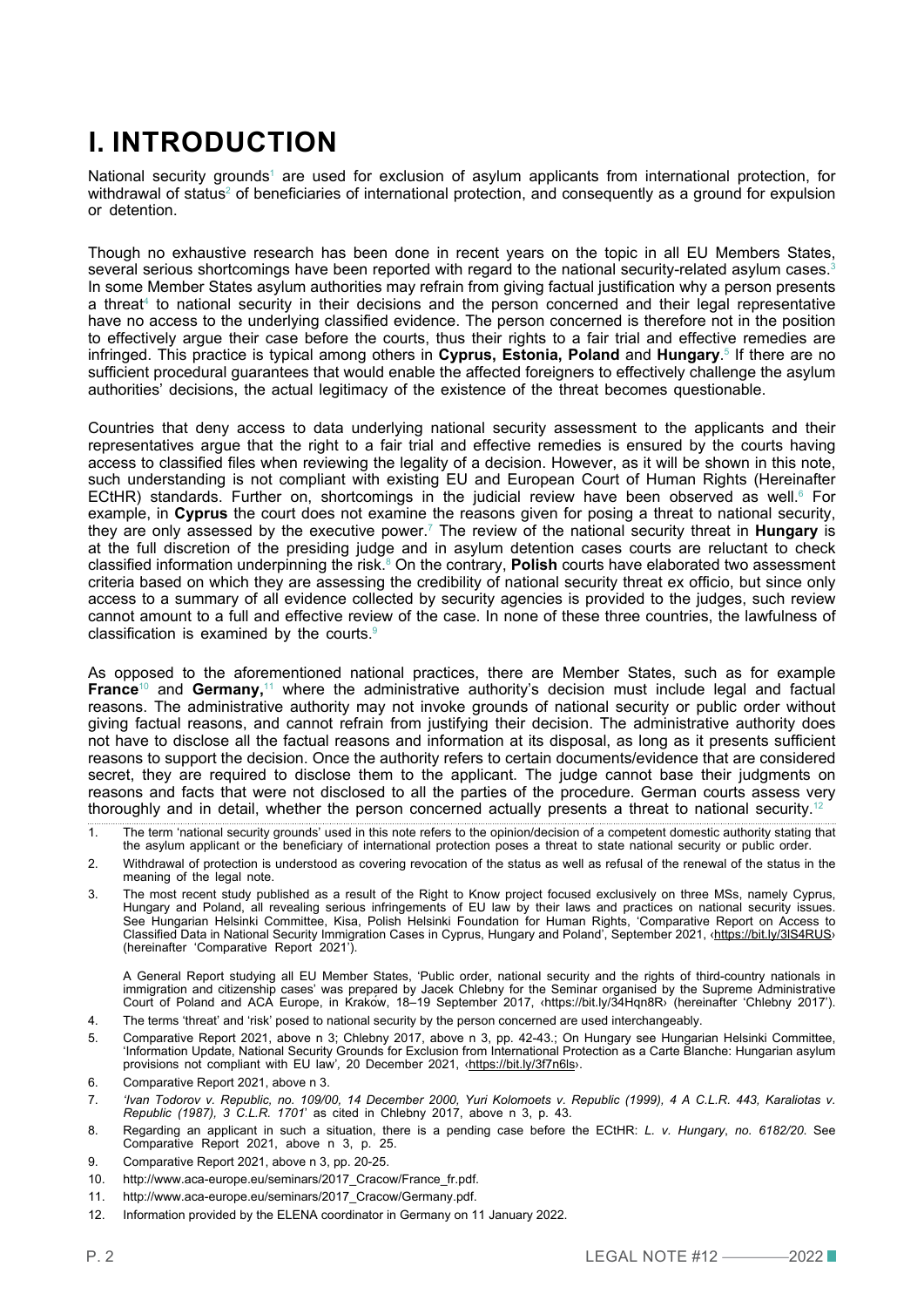The divergent practices of states throughout Europe were also noted by the ECtHR in its judgment *Muhammad and Muhammad v. Romania* where it compiled a comparative material on the legislation of 40 Council of Europe member states concerning access to classified information and judicial review of national security cases.13 Differences in legislation are striking with regard to powers of courts in relation to the verification of the lawfulness of classification as well as the accuracy and relevance of the information contained in classified documents and if courts can themselves declassify documents or might request that. The domestic systems also differ in relation to the conditions under which access to classified documents is given to lawyers.

Divergent domestic practices in the European Union are reported despite the standards set out under EU law. Jurisprudence of the **Court of Justice of the European Union (**'**CJEU**'**) and the ECtHR provides for minimum safeguards in national security cases with regard to the right to an effective remedy**. 14 Therefore, this legal note focuses on **legal standards relating to effective remedies in national security cases in the area of asylum**, in particular where rejections or revocations of international protection, as well as the ordering of asylum detention, took place on the basis of classified information.

The legal note aims at providing guidance as to the standards under EU and international law relating to examination of national security-related asylum cases with a view to guarantee the right to effective remedy. **Chapter II** sets out the applicable EU and international law and briefly describes the applicable jurisprudence of the CJEU and ECtHR with particular attention to their relevance in asylum cases. Subsequently, **Chapter III** firstly focuses on (i) **standards regarding the examination of the lawfulness of classification by courts and on access to classified data** and secondly, on (ii) **standards relating to judicial review of asylum decisions invoking national security grounds**. The legal note circles around the following issues:

- i. The requirements of judicial review ensuring the applicant's rights of the defence.
- ii. Judicial examination of whether the classification of information underlying an asylum decision is justified.
- iii. Subsequent measures once the court holds that disclosure is necessary.
- iv. The meaning of 'the essence of the grounds' as interpreted by the CJEU and the ECtHR.
- v. The definition of national security threat under EU law.
- vi. Assessment and the test in judicial review concerning the verification of a national security threat.
- vii. Specific rights of the applicant to be observed throughout the procedure.

<sup>13.</sup> ECtHR, *Muhammad and Muhammad v. Romania [GC]*, no. 80982/12, 15 October 2020, paragraphs 79-87 (hereinafter '*Muhammad and Muhammad*'). Note that this case did not concern asylum but third-country nationals holding residence permit for study purposes.

P. 3 LEGAL NOTE #12 —2022 14. The Legal Template prepared within the framework of the Right to Know project touched upon the right to an effective remedy. See Hungarian Helsinki Committee, Kisa, Polish Helsinki Foundation for Human Rights, 'Legal Template on EU and International Law Regarding Disclosure of Classified Information in Asylum and Return Procedures Based on National Security Grounds', September 2021, <<https://bit.ly/3f7n6ls>> (hereinafter 'Legal Template 2021').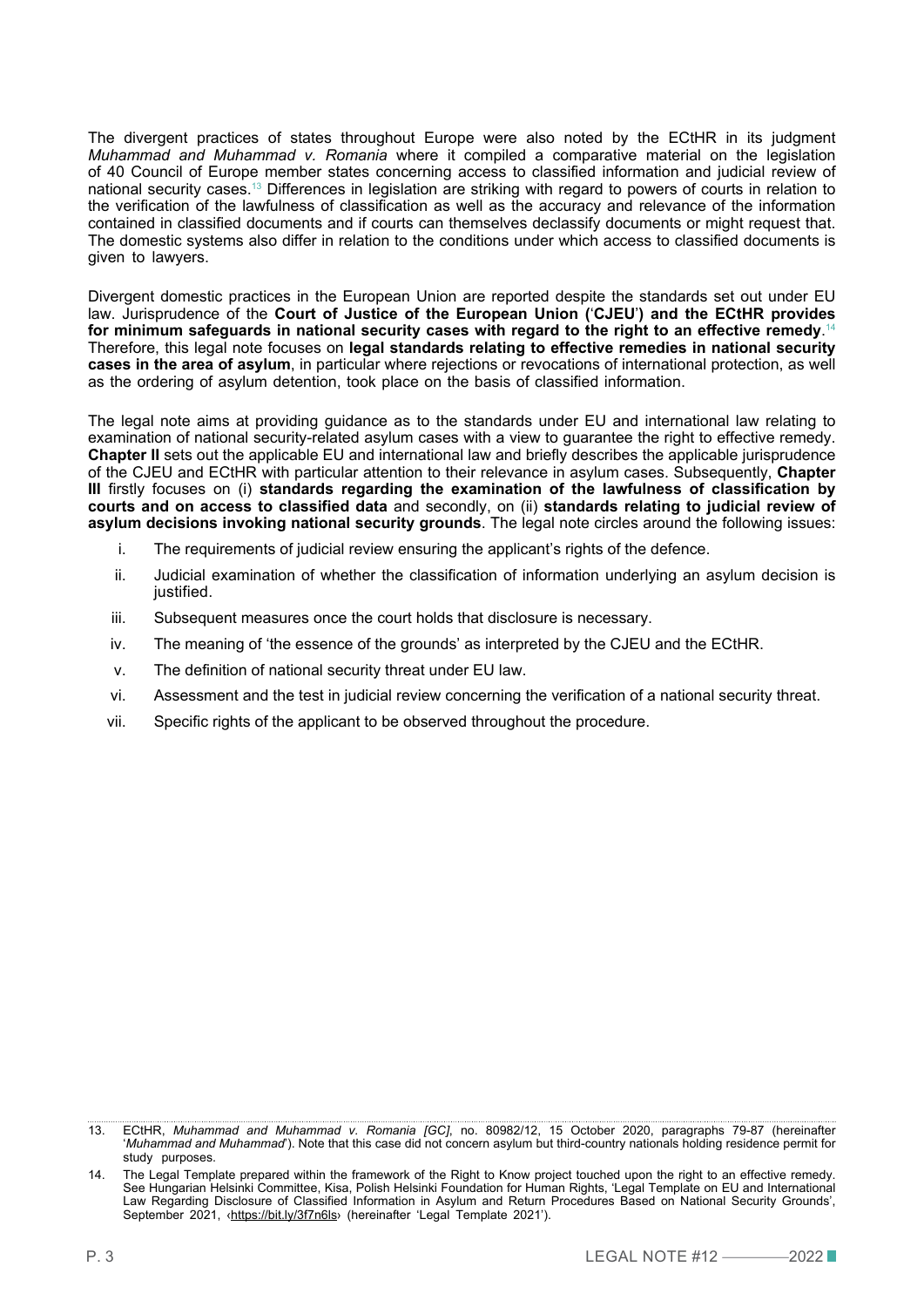### **II. THE LEGAL OBLIGATIONS RELATING TO EFFECTIVE REMEDIES AND ACCESS TO CLASSIFIED INFORMATION UNDER EU AND INTERNATIONAL LAW**

#### **RELEVANT EU LAW AND JURISPRUDENCE**

*Relevant EU Law*

The **right to an effective remedy and to a fair trial** is enshrined in **Article 47 of the Charter** of Fundamental Rights of the European Union (hereinafter 'Charter').<sup>15</sup>

*Everyone whose rights and freedoms guaranteed by the law of the Union are violated has the right to an effective remedy before a tribunal in compliance with the conditions laid down in this Article.*

*Everyone is entitled to a fair and public hearing within a reasonable time by an independent and impartial tribunal previously established by law. Everyone shall have the possibility of being advised, defended and represented.*

The CJEU has established in its case law that Article 47 of the Charter provides for among others the **rights of the defence** which is a general principle of EU law.16 The rights of the defence in the interpretation of the CJEU means that the person concerned is able

*to correct an error or submit such information relating to his or her personal circumstances as will argue in favour of the adoption or non-adoption of the decision, or in favour of its having a specific content* (...).17

The rights of the defence comprise the **adversarial principle**18 and the **right to be heard**19 so that the applicant is enabled to effectively make their views known before the adoption of any decision liable to affect their interests adversely.20 Additionally, the observation of the rights of the defence also requires

the authorities to pay due attention to the observations thus submitted by the person concerned, examining carefully and impartially all the relevant aspects of the individual case and giving a detailed statement of reasons for their decision (…) the *obligation to state reasons for a decision which are sufficiently specific and concrete* to allow the person concerned to understand why his application is being rejected  $(...)^{21}$ 

The Charter prescribes that **limitation on the exercise of rights** might be made, nonetheless only under the following **conditions** as set out in its Article 52:

1*. Any limitation on the exercise of the rights and freedoms recognised by this Charter must be provided for by law and respect the essence of those rights and freedoms. Subject to the principle of proportionality,*  limitations may be made only if they are necessary and genuinely meet objectives of general interest *recognised by the Union or the need to protect the rights and freedoms of others.*

In the legal framework of the Common European Asylum System, **Article 46 of the Asylum Procedures** 

<sup>15.</sup> Importantly, Article 47 of the Charter encompasses guarantees provided by both Article 6 and Article 13 of the ECHR. See the Explanations relating to the Charter of Fundamental Rights, OJ C 303, 14.12.2007, p. 17–35, ‹<https://bit.ly/3o2Fvom>›.

<sup>16.</sup> Judgment of 11 December 2014, *Khaled Boudjlida v. Préfet des Pyrénées-Atlantiques*, C-249/13, ECLI:EU:C:2014:2431, paragraph 34.

<sup>17.</sup> Judgment of 26 July 2017, *Moussa Sacko v. Commissione Territoriale per il riconoscimento della Protezione internazionale di Milano*, C-348/16, ECLI:EU:C:2017:591, paragraph 35 (hereinafter '*Moussa Sacko*').

<sup>18.</sup> Judgment of 4 June 2013, *ZZ. v. Secretary of State for the Home Department*, C-300/11, ECLI:EU:C:2013:363, paragraph 57 (hereinafter *'ZZ'*).

<sup>19.</sup> *Moussa Sacko*, above n 17, paragraph 34.

<sup>20.</sup> Judgment of 5 November 2014, *Sophie Mukarubega v. Préfet de police, Préfet de la Seine-Saint-Denis*, C‐166/13, ECLI:EU:C:2014:2336, paragraph 46 (hereinafter *'Sophie Mukarubega'*).

P. 4 LEGAL NOTE #12 —2022 21. *Sophie Mukarubega*, above n 20, paragraph 48.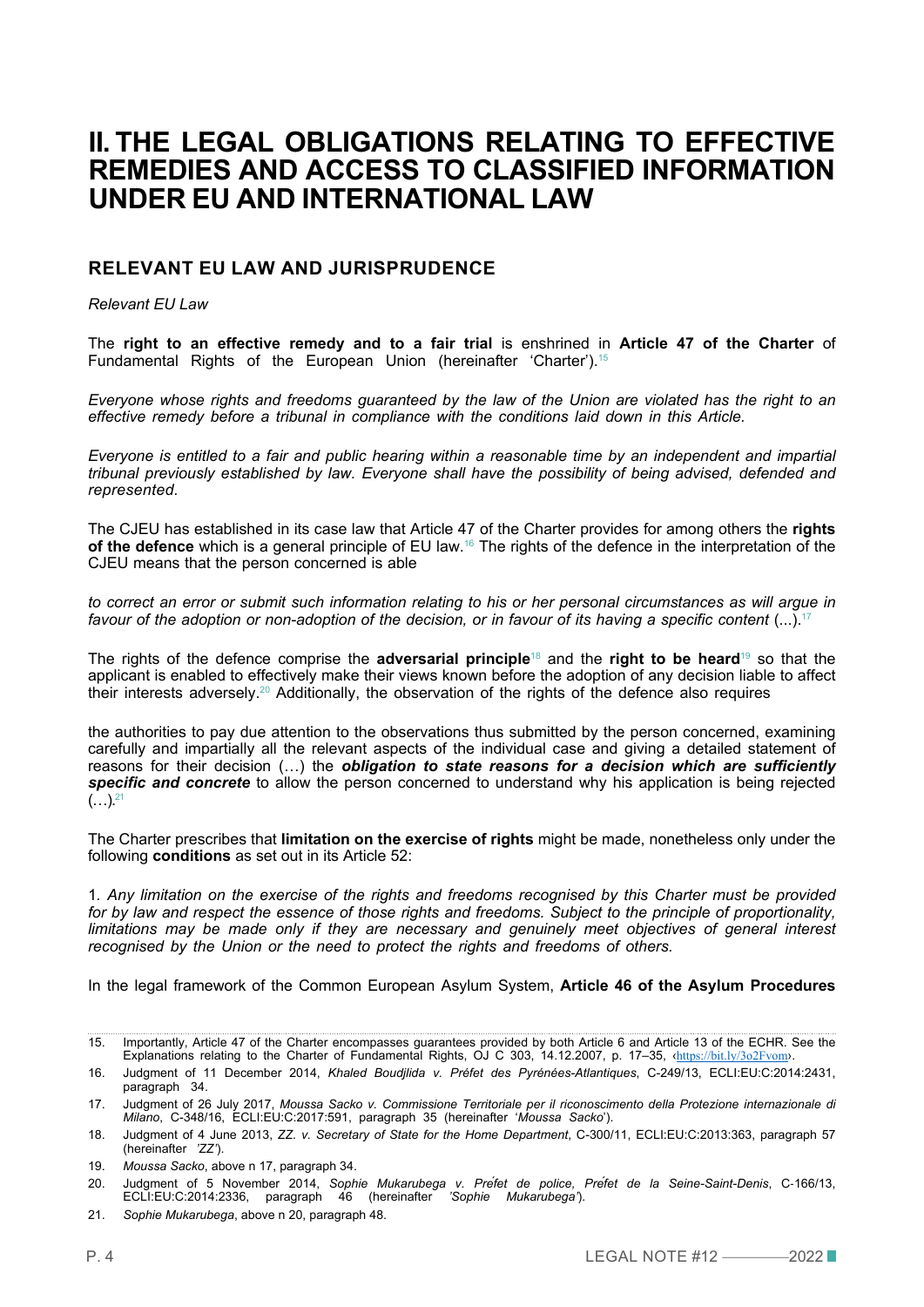**Directive**22 explicitly ensures that the **right to an effective remedy** is also guaranteed **in asylum proceedings**. Accordingly,

*1. Member States shall ensure that applicants have the right to an effective remedy before a court or tribunal, against the following:* 

*(a) a decision taken on their application for international protection, including a decision: (...)*

*(c) a decision to withdraw international protection pursuant to Article 45. (...)*

*3. In order to comply with paragraph 1, Member States shall ensure that an effective remedy provides for a*  full and ex nunc examination of both facts and points of law, including, where applicable, an examination of *the international protection needs pursuant to Directive 2011/95/EU, at least in appeals procedures before a court or tribunal of first instance.*

As per the CJEU case law, Article 46 of the Asylum Procedures Directive *'must be determined in a manner that is consistent with Article 47 of the Charter, which constitutes a reaffirmation of the principle of effective judicial protection'.*<sup>23</sup>

In accordance with **Article 23(1) of the Asylum Procedures Directive**, even **if access** to the information in the applicant's file upon the basis of which a decision is or will be made **is excluded**, Member States shall

(a) make *access* to such information or sources available *to the authorities* referred to in Chapter V; and

(b) *establish* in national law *procedures guaranteeing that the applicant's rights of defence* are *respected*.

*In respect of point (b), Member States may, in particular, grant access to such information or sources to a legal adviser or other counsellor who has undergone a security check, insofar as the information is relevant for examining the application or for taking a decision to withdraw international protection.* 

Thus, based on this Article, **court must always have access to classified information** upon which a decision is based. Moreover, Member States must provide for guarantees in their national systems so that the rights of the defence are respected.

*Article 11 Requirements for a decision by the determining authority (...)*

*2. Member States shall also ensure that, where an application is rejected with regard to refugee status and/ or subsidiary protection status, the reasons in fact and in law are stated in the decision and information on how to challenge a negative decision is given in writing.*

#### *Article 12 Guarantees for applicants*

*(...) Member States shall ensure that all applicants enjoy the following guarantees: (...)*

*(d) they and, if applicable, their legal advisers or other counsellors in accordance with Article 23(1), shall have access to the information referred to in Article 10(3)(b) and to the information provided by the experts referred to in Article 10(3)(d), where the determining authority has taken that information into consideration for the purpose of taking a decision on their application;* 

Article 9(2) of the Reception Conditions Directive<sup>24</sup> sets out similar standards with regard to asylum detention as it is established by Article 11(2) of the Procedures Directive

*2. Detention of applicants shall be ordered in writing by judicial or administrative authorities. The detention* 

<sup>22.</sup> Directive 2013/32/EU of the European Parliament and of the Council of 26 June 2013 on common procedures for granting and withdrawing international protection (hereinafter 'Asylum Procedures Directive').

<sup>23.</sup> *Moussa Sacko*, above n 17, paragraph 31.

P. 5 LEGAL NOTE #12 —2022 24. Directive 2013/33/EU of the European Parliament and of the Council of 26 June 2013 laying down standards for the reception of applicants for international protection (hereinafter 'Reception Directive').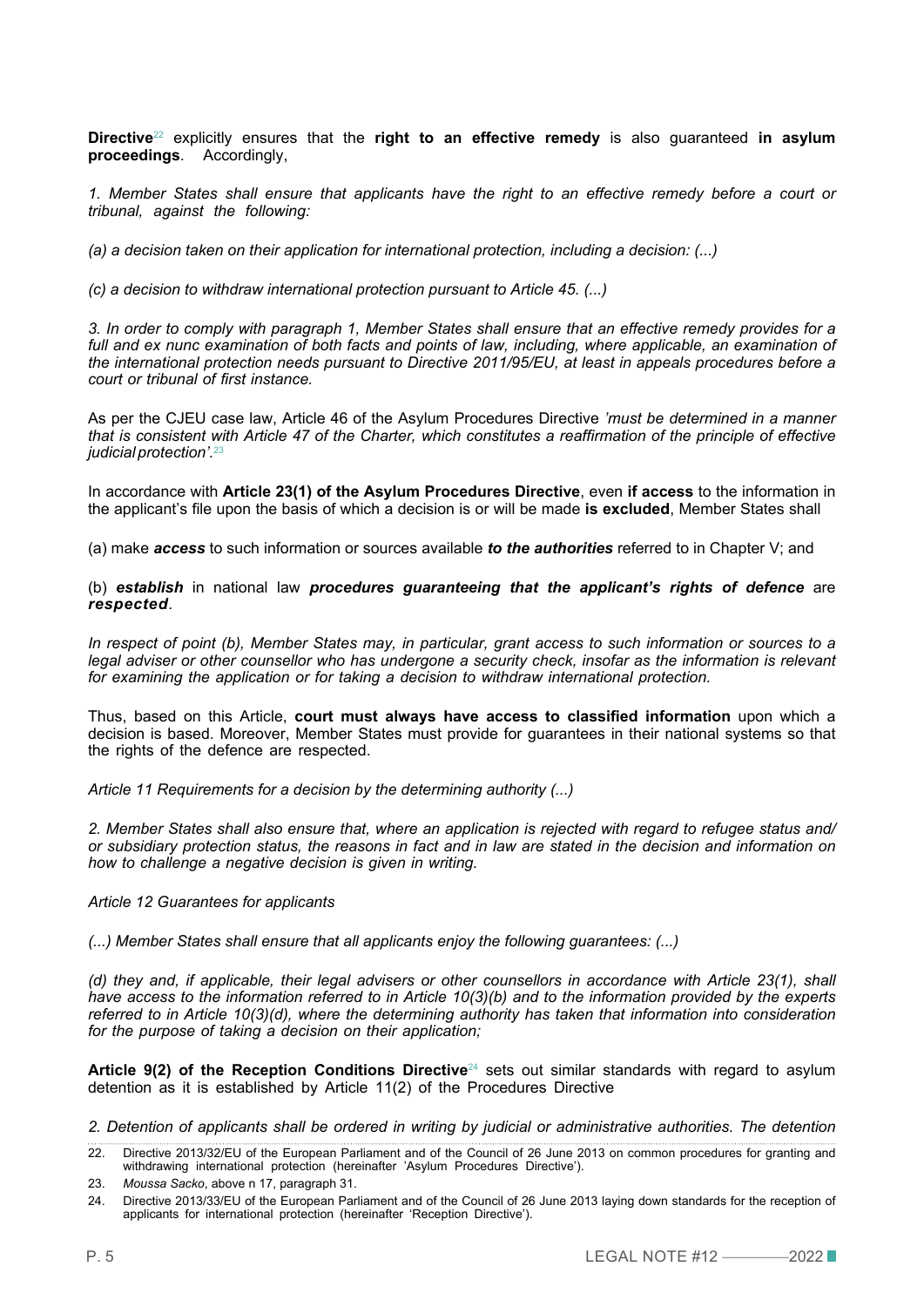*order shall state the reasons in fact and in law on which it is based.*<sup>25</sup>

Furthermore, as to the international protection withdrawal proceedings, the **Asylum Procedures Directive** sets out the same guarantees regarding the reasoned decision in **Article 45(3)** as in Article 11(2).

The right to be heard of the applicant is ensured by **Articles 14 and 16 of the Asylum Procedures Directive**. Regarding withdrawal procedures, **Article 45(1)(b)** provides for the same rights.

#### *Article 14 Personal interview*

*1. Before a decision is taken by the determining authority, the applicant shall be given the opportunity of a personal interview on his or her application for international protection with a person competent under national law to conduct such an interview. (...)*

#### *Article 16 Content of a personal interview*

*When conducting a personal interview on the substance of an application for international protection, the determining authority shall ensure that the applicant is given an adequate opportunity to present elements needed to substantiate the application in accordance with Article 4 of Directive 2011/95/EU as completely as possible. This shall include the opportunity to give an explanation regarding elements which may be missing and/or any inconsistencies or contradictions in the applicant's statements.* 

#### *Guiding CJEU jurisprudence*

The CJEU issued its first judgment on access and use of classified information in administrative procedures as well as on the nature and scope of the judicial review with regard to the legality of classified data in June 2013, in the case of *ZZ. v. Secretary of State for the Home Department*. 26 The case concerned an administrative decision excluding ZZ from the United Kingdom of Great Britain and Northern Ireland on grounds of public security. In its judgment, the CJEU laid down minimum safeguards to be provided to the person concerned both by the administrative authorities and courts in administrative procedures where the administrative decision is based on classified information. Even though the case concerned a third-country national enjoying freedom of movement in the EU, the standards elaborated by the CJEU in the case were derived from Article 47 of the Charter. Therefore, the safeguards established therein are equally applicable to asylum cases. A month later, the CJEU reinforced the minimum standards in the *European Commission v. Kadi* judgment.27

The issue of decisions ordering detention based on national security grounds was discussed in the case of *J.N. v. v. Staatssecretaris voor Veiligheid en Justitie* in 2016.<sup>28</sup> The CJEU, by interpreting Article 8(3) (e) of the Reception Conditions Directive, laid down important general safeguards to be observed upon the judicial review in asylum procedures.

The standards stemming from the aforementioned case law are referenced in detail in Chapter III below.

#### **RELEVANT INTERNATIONAL LAW AND JURISPRUDENCE**

*European Convention on Human Rights and ECtHR case law*

The European Convention on Human Rights (hereinafter 'ECHR' or 'Convention') cannot be as such applied to exclusion from/revocation of international status procedures, as it does not contain any substantive norms

<sup>25.</sup> Furthermore, Article 9(4) of the Reception Conditions Directive prescribes that *'[D]etained applicants shall immediately be informed in writing, in a language which they understand or are reasonably supposed to understand, of the reasons for detention and the procedures laid down in national law for challenging the detention order, as well as of the possibility to request free legal assistance and representation*.'

<sup>26.</sup> *ZZ*, above n 18.

<sup>27.</sup> Judgment of 18 July 2013, *European Commission v. Kadi,* joined cases C-584/10 P, C-593/10 P and C-595/10 P, ECLI:EU:C:2013:518 (hereinafter '*Kadi'*). Since the European Commission and not a national authority was the defendant in the *Kadi* case, the legal note refers primarily to the *ZZ* judgment throughout in Chapter III.

P. 6 LEGAL NOTE #12 —2022 28. Judgment of 15 February 2016, J. N. v. Staatssecretaris voor Veiligheid en Justitie, C-601/15 PPU, ECLI:EU:C:2016:84 (hereinafter 'J.N.').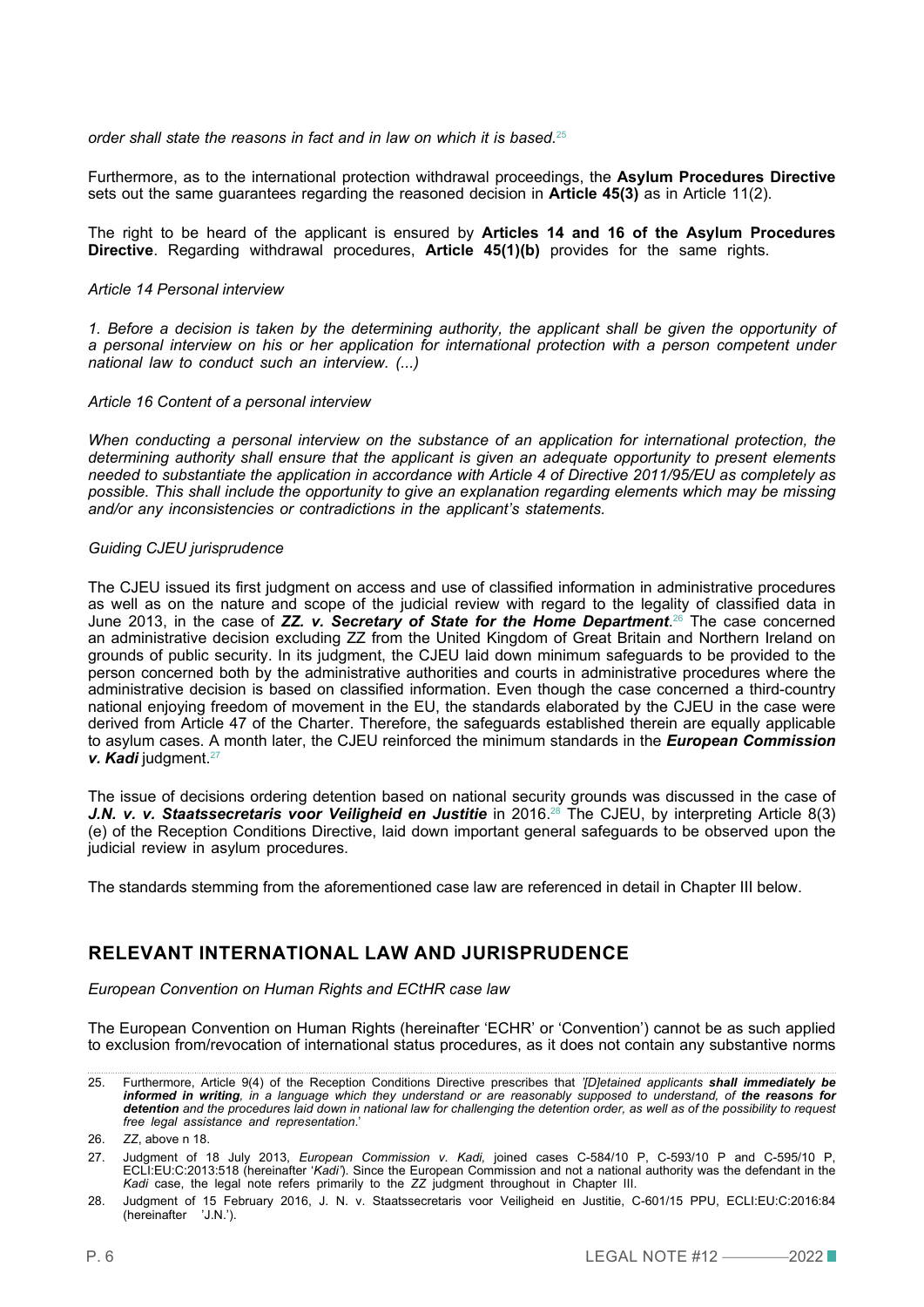on these procedures. However, it does contain rights<sup>29</sup> that must be observed during and after exclusion or revocation procedures. In most cases that the Court ruled upon, these procedures actually led to a decision to expel the person back to their home country invoking the assessment of *inter alia* Article 3 ECHR. On the other hand, as regards the detention of asylum applicants and its effective judicial review, Article 5 is applicable.

The ECtHR caselaw makes it clear that even in cases where national security is at stake, the concepts of legality and the rule of law in a democratic society require that measures affecting fundamental human rights must be subject to some form of adversarial proceedings before an independent body competent to review the reasons for the decision and relevant evidence if need be with appropriate procedural limitations on the use of classified information. The individual must be able to challenge the executive's assertion that national security is at stake.<sup>30</sup>

The ECtHR has dealt with several cases where third-country nationals faced deportation or were detained based on a decision invoking national security grounds and where the underlying information as to why the applicants posed a threat to national security was classified and the applicant was denied access to  $it$ , $31$  The most recent Grand Chamber judgment issued by the ECtHR on the subject matter was the case of Muhammad and Muhammad v. Romania.<sup>32</sup> Since the applicants were lawful residents prior to their expulsion, the Court found a violation of **Article 1 of Protocol 7** of the Convention (**Procedural safeguards relating to expulsion of aliens**). The ECtHR elaborated specific standards under this Article that provide for the respect of the applicant's rights of the defence in relation to the national security-related expulsion decision and procedure as well as its judicial review. Article 1 Protocol 7 entails the right to be informed of the relevant factual elements as to why the applicant represents a threat to national security, and the right to have access to the content of the documents and the information in the case file on which the authorities relied when deciding on the expulsion of the applicant.<sup>33</sup> These rights can be limited on the grounds of national security. Nonetheless, even in the event of limitations, the third-country natiional must be offered an effective opportunity to submit reasons against their expulsion and be protected against any arbitrariness. Arbitrariness is prevented if the limitations are duly justified<sup>34</sup> and sufficiently counterbalanced, but even in case of limitations, the applicant must be given **factual reasons** for the expulsion, the indication of the legal provisions is not sufficient.<sup>3</sup>

The ECtHR standards set up in the *Muhammad and Muhammad* judgment are closely linked to the requirement of legality phrased as 'in accordance with law' in Article 1 of Protocol 7 that is to provide protection against arbitrariness and thus ensures respect for the rule of law.36 As the Court put it in *Muhammad and Muhammad*, rule of law is inherent in all the Articles of the Convention and it must be observed in respect of both procedural and substantive rights.37 Therefore, the standards laid down in the *Muhammad and Muhammad* judgment, presented below, are valid and applicable in all cases where the Convention rights of an applicant are at stake by a state measure based on national security grounds and classified data.

- 29. Articles 13 (Right to an effective remedy), 6 (Right to a fair trial), Article 3 (Prohibition of Torture), 8 (Right to respect for private and family life) of the ECHR.
- 30. ECtHR, *Kaushal and Others v. Bulgaria*, no. 1537/08, 2 September 2010, paragraph 29.
- 31. In relation to finding a violation of Article 13 in conjunction with Article 3 and 8 (respectively) see cases *Chahal v. the United Kingdom*, no. 22414/93 (hereinafter '*Chahal*'), 15 November 1996; *Al-Nashif v. Bulgaria*, no. 50963/99, 20 June 2002 (hereinafter '*Al-Nashif*'); *Othman (Abu Qatada) v. the United Kingdom*, no. 8139/09, 17 January 2012; *Bou Hassoun v. Bulgaria*, no. 59066/16, 6 October 2020; finding a violation of Article 5(4) see *A. and others v. UK*, no. 3455/05, 19 February 2009 (hereinafter '*A. and others*') and *Chahal*.
- 32. *Muhammad and Muhammad*, above n 13.
- 33. *Muhammad and Muhammad*, above n 13, paragraph 129. The standards set out therein have been recently reinforced and applied in the case of ECtHR, *Hassine v. Romania*, no. 36328/13, 9 March 2021.
- 34. Whether limitations are duly justified depends on scrutiny by a judicial or other authority which is independent of the executive body seeking to impose the limitation; the scope of the powers of that national authority and in particular whether the authority is entitled to review the necessity of keeping information classified; and the powers vested in the independent authority depending on the finding it has made in a given case as to the need to restrict procedural rights.
- 35. *Muhammad and Muhammad*, above n 13, paragraphs 147-157, 168 and 175.
- 36. See the standards in the Legal Template 2021, above n 14, pp. 21-22.
- not be more tolerated in respect of procedural rights than it is in respect of substantive rights.'<br>P. 7 LEGAL NOTE #12 ———2022 37. *Muhammad and Muhammad*, above n 13, paragraph 118. '*118. Article 1 § 1 of Protocol No. 7 establishes as the first basic safeguard that the person concerned may be expelled only «in pursuance of a decision reached in accordance with law». This phrase has a similar meaning throughout the Convention and its Protocols (see C.G. and Others v. Bulgaria, cited above, § 73). It concerns not only the existence of a legal basis in domestic law, but also the quality of the law in question: it must be accessible and foreseeable and must also afford a measure of protection against arbitrary interference by the public authorities with the Convention rights (see Lupsa v. Romania, no. 10337/04, § 55, ECHR 2006VII, and Baltaji v. Bulgaria, no. 12919/04, § 55, 12 July 2011). This applies equally to Convention provisions which lay down procedural rights, as does Article 1 of Protocol No. 7, for it is*  well-established case-law that the rule of law, which is expressly mentioned in the Preamble to the Convention, is inherent in all *the Articles of the Convention (see Baka v. Hungary [GC], no. 20261/12, § 117, 23 June 2016). Arbitrariness entails a negation of the rule of law (see Al-Dulimi and Montana Management Inc. v. Switzerland [GC], no. 5809/08, § 145, 21 June 2016) and could*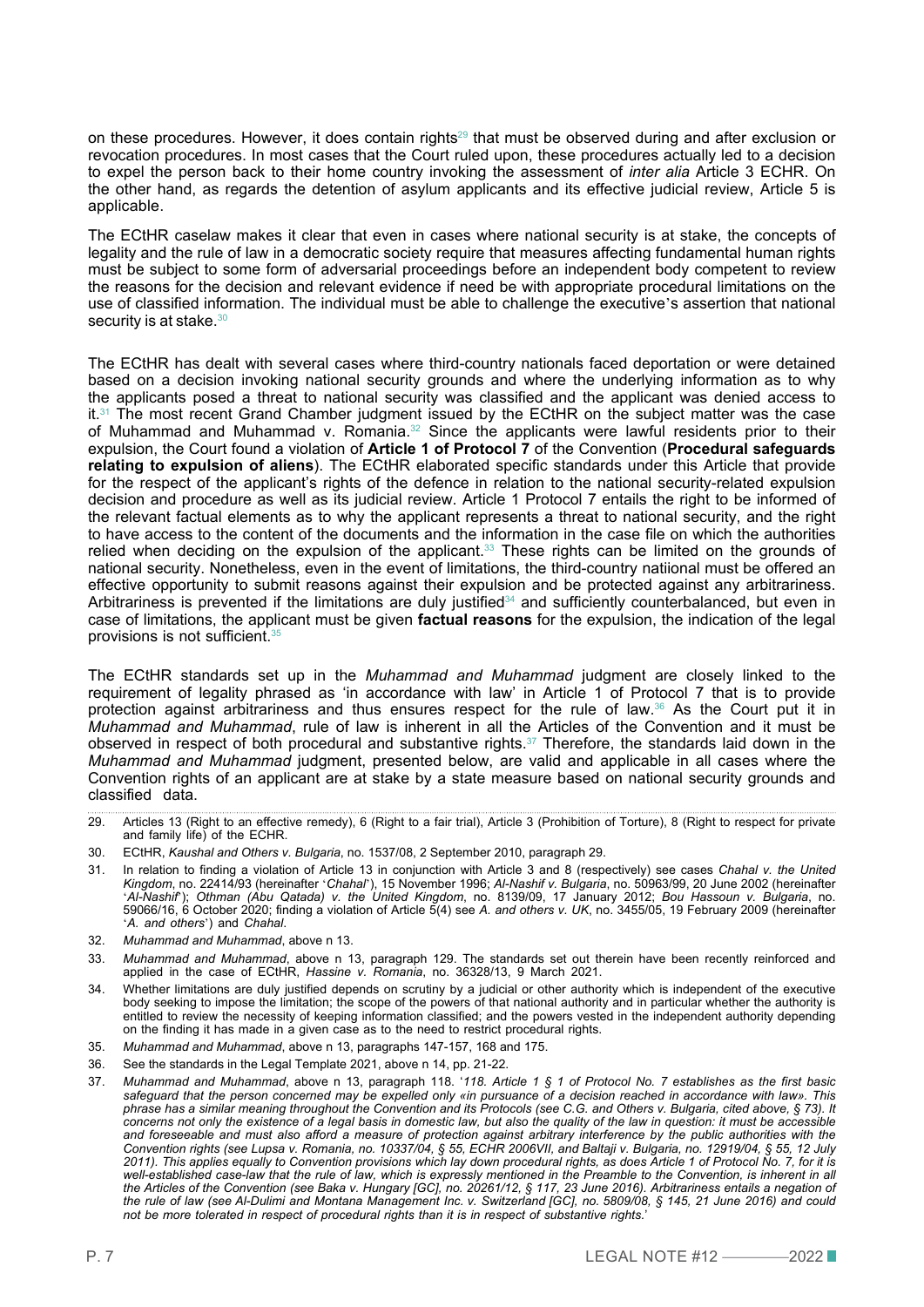In an earlier judgment Regner v. the Czech Republic, the ECtHR ruled that the revocation of a security clearance of an employee of the Ministry of Defence based on confidential information where the applicant had no access to that information did not amount to a violation of Article 6 of the Convention.<sup>38</sup> The Court in the reasoning of its decision put an emphasis on the procedure before the courts which, according to the facts of the case, had access to the confidential material and thus, were in the position to guarantee adversarial proceedings and equality of arms and whose procedure constituted adequate safeguards to protect the interest of the person concerned.<sup>39</sup> To put it simply, the Court found no violation of Article 6 on account of the judicial access to the classified information. In light of the most recent Grand Chamber judgment in Muhammad and Muhammad it is clear nonetheless that the standards with regard to classified information cases require more scrutiny from state authorities and more safeguards provided for applicants than it was established in the Regner judgment, especially when the rights at stake concern the fundamental rights of the applicants. In fact, the ECtHR made it clear that a limitation on the procedural safeguards enshrined in Article 1 of Protocol No. 7 must not negate their very essence, i.e. the person concerned should in all cases be provided with the substance of the accusations made against them.<sup>40</sup> It follows, that in the case of **asylum applicants and beneficiaries of international protection the standards laid down in the**  Muhammad and Muhammad **judgment are to be applied.**

#### *UNHCR standards*

The UNHCR has addressed the issue of security concerns in asylum cases in a publication first issued in 2001 and updated in 2015, and in its guidance on the interpretation and application of the exclusion clauses in Article 1F of the 1951 Convention.41 It emphasised that '**expulsion decisions** must be reached in accordance with due process of law which **substantiates the security threat** and **allows the individual to provide any evidence** which might counter the allegations'.42 UNHCR set out certain procedural safeguards in relation to exclusion cases, such as, among others, individual consideration of the case, reasons for exclusion to be given in writing, right to appeal an exclusion decision to an independent body etc.<sup>43</sup> Nevertheless, it realises that in certain cases national security interests might prevent the full disclosure of the evidence. However, UNHCR highlights that even in such cases, the applicant should be able to challenge the substance of the evidence, i.e. an exclusion decision cannot rely upon secret evidence where the substance is not provided to the applicant.<sup>44</sup> It seems from the Background Note that UNHCR considers the role of the **courts, having access to all relevant evidence, in reviewing such exclusion decisions to be crucial**. 45

<sup>38.</sup> ECtHR, *Regner v. the Czech Republic [GC]*, no. 35289/11, 19 September 2017 (hereinafter *'Regner'*).

<sup>39.</sup> *Regner*, above n 38, paragraph 149.

<sup>40.</sup> *Muhammad and Muhammad*, above n 13, paragraphs 133 and 151,

<sup>41.</sup> UN High Commissioner for Refugees (UNHCR), 'Background Note on the Application of the Exclusion Clauses: Article 1F of the 1951 Convention relating to the Status of Refugees', 2003, ‹https://www.refworld.org/docid/3f5857d24.html128› (hereinafter 'UNHCR 2003'); UN High Commissioner for Refugees (UNHCR), 'Addressing Security Concerns without Undermining Refugee Protection, UNHCR's Perspective', Rev. 1., 2001, ‹https://www.refworld.org/docid/3c0b880e0.html› (hereinafter 'UNHCR 2001'); UN High Commissioner for Refugees (UNHCR), Addressing Security Concerns Without Undermining Refugee Protection UNHCR's Perspective, 17 December 2015, Rev.2, < <https://www.refworld.org/docid/5672aed34.html>> (hereinafter, 'UNHCR 2015')

<sup>42.</sup> UNHCR 2001, above n 41, paragraph 28.

<sup>43.</sup> UNHCR 2003, above n 41, paragraph 98.

<sup>44.</sup> UNHCR 2003, above n 41, paragraphs 112-113.

<sup>45.</sup> UNHCR 2003, above n 41, paragraph 113.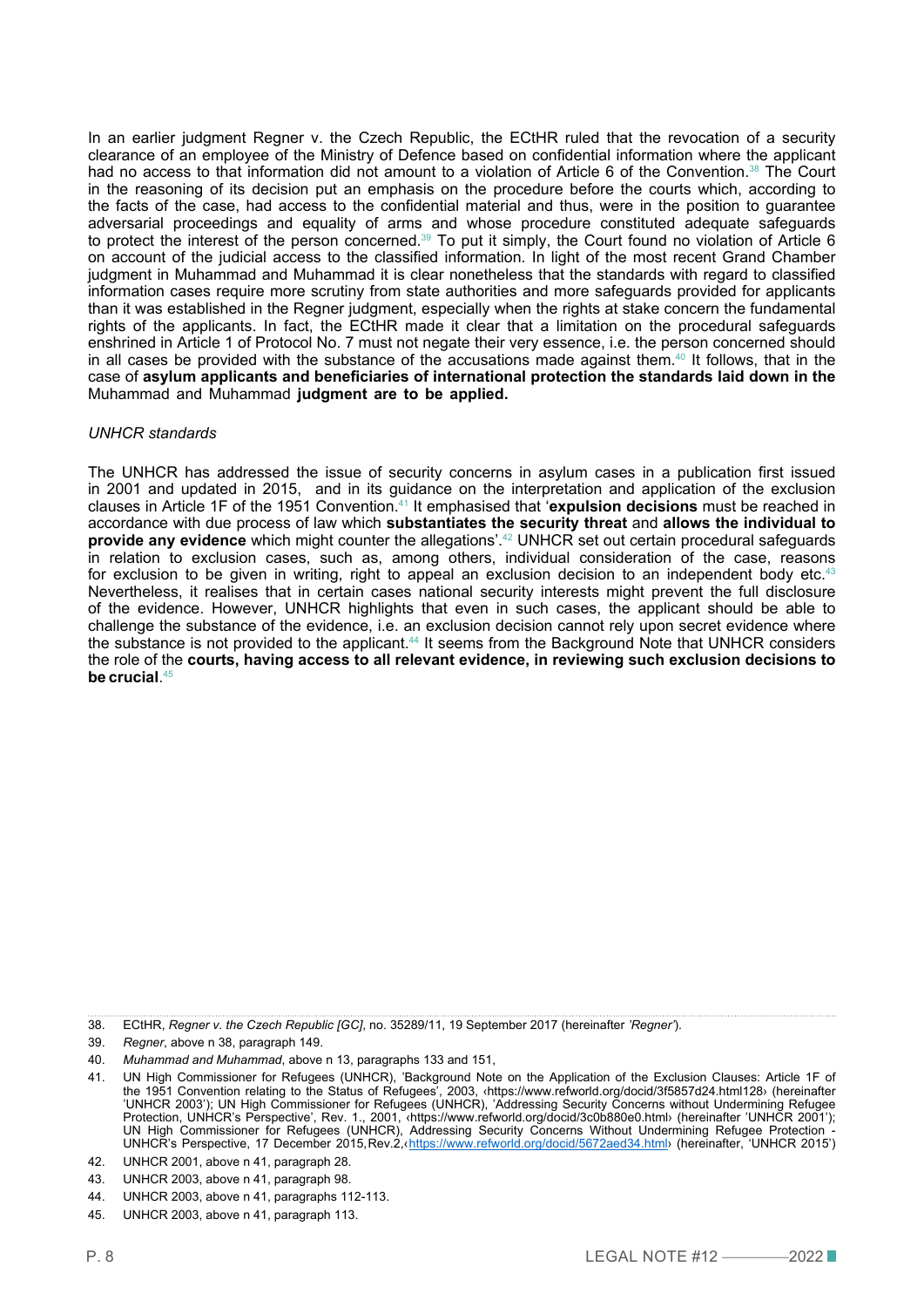### **III. THE APPLICABLE STANDARDS IN NATIONAL SECURITY-RELATED ASYLUM CASES**

In the *ZZ* judgment, the CJEU determined the manner in which effective judicial review should be provided by Member States in national security-related cases. Accordingly, Member States besides having

**techniques and rules of procedural law which accommodate**, on the one hand, legitimate **State security considerations** regarding the nature and sources of the information taken into account in the adoption of such a decision and, on the other hand, the need to **ensure sufficient compliance with the person**'**s procedural rights**, such as the **right to be heard** and the **adversarial principle**, 46

are required to

provide for effective judicial review both of the **existence and validity of the reasons invoked by the national authority with regard to State security** and of the **legality of the decision.**<sup>47</sup>

#### **LAWFULNESS OF CLASSIFICATION AND ACCESS TO CLASSIFIED INFORMATION**

In case the decision of the asylum authority<sup>48</sup> is based on classified information to which the applicant has no access, the applicant must have access to an effective judicial review carried out by an independent court. The national court should consider whether precise and full disclosure to the applicant during the asylum procedure is justified.

#### *Is precise and full disclosure to the applicant during the asylum procedure justified?*

The first important duty of the court upon adjudicating a national security-related asylum case where the underlying information is classified is to examine the reasons of classification of the underlying evidence. Thus, the question the judge will be considering is **whether** '**state security**' **stands in the way of disclosure**?49 In that regard, the burden of proof is borne by the competent national authority. It has the duty to prove that 'State security would in fact be compromised by precise and full disclosure to the person concerned of the grounds which constitute the basis of a decision'.50

It is crucial that the presiding **judge** shall have **access to the totality of case files**, including the classified documents. Based on that, the court must have authority to v**erify the veracity of the classified information**,<sup>51</sup> i.e. those reasons that 'stand in the way of precise and full disclosure of the grounds on which the decision in question is based and of the related evidence.'<sup>52</sup> In connection with the verification assessment, national procedural rules have to determine the way the court must carry out its independent examination. Nevertheless, the CJEU provides guidance with regard to the process by stating that the examination must cover all the matters of law and fact relied upon by the competent national authority.<sup>53</sup>

Provided that the judge concludes that **classification was unjustified**, the judge shall order the **disclosure of classified materials** to the applicant concerned by the competent authority. However, wherever that authority does not comply with the request, the court should decide on the legality of the decision under review by disregarding evidence not disclosed to the applicant (see Subchapter on Review of National Security Threat by Courts).<sup>54</sup>

#### *Provision of the 'essence of the grounds'*

In case the judge found **classification justified**, the court must ensure that to the greatest possible extent, 'the adversarial principle is complied with, in order to enable the person concerned to contest the grounds

<sup>46.</sup> *ZZ*, above n 18, paragraph 57.

<sup>47.</sup> *ZZ*, above n 18, paragraph 58.

<sup>48.</sup> Asylum authority refers to the determining authority in the meaning of Art. 2(f) Procedures Directive throughout the legal note.

<sup>49.</sup> *ZZ*, above n 18, paragraph 60.

<sup>50.</sup> *ZZ*, above n 18, paragraph 61.

<sup>51.</sup> *Muhammad and Muhammad*, above n 13, paragraph 155(iii).

<sup>52.</sup> *ZZ*, above n 18, paragraph 60.

<sup>53.</sup> *ZZ*, above n 18, paragraph 62.

<sup>54.</sup> *ZZ*, above n 18, paragraph 63.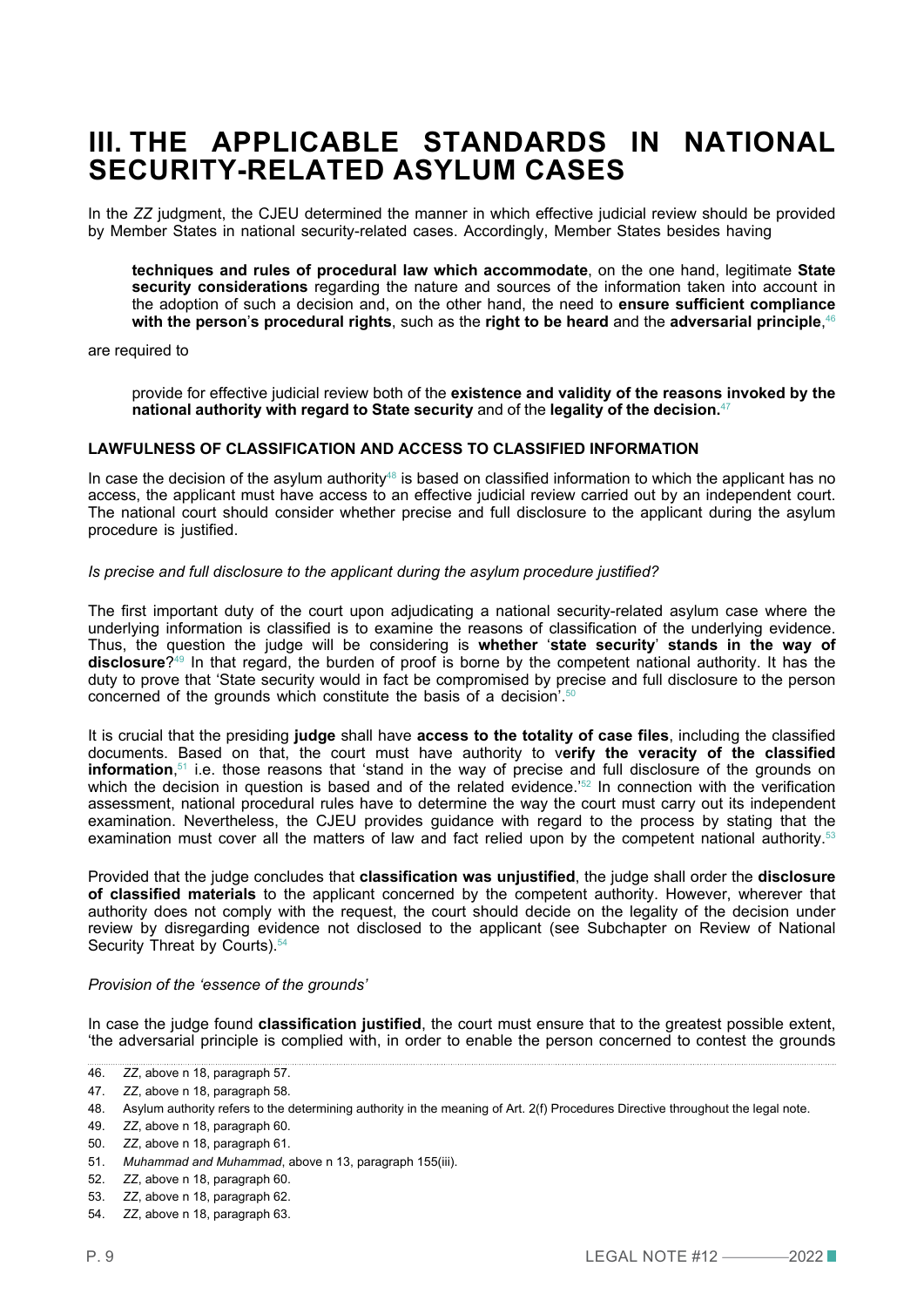on which the decision in question is based and to make submissions on the evidence relating to the decision and, therefore, to put forward an effective defence.<sup>'55</sup> To this end, the court shall ensure that the applicant is '**informed, in any event, of the essence of the grounds on which a decision**' is based ('substance of the accusation' as it is put in the Muhammad judgment by the ECtHR<sup>56</sup>).<sup>57</sup> Therefore, the court must examine if the applicant was provided access to classified documents during the administrative procedure to the extent that is necessary for the enjoyment of their rights of the defence in the scope of the legality of the decision at hand.

Both per the CJEU and ECtHR jurisprudence, the mere presence of special legal representatives and their access to the classified information without having been able to communicate with the applicant afterwards does not meet the requirements of adversarial proceedings.58 Consequently, if national systems provide access to classified materials for legal representatives, provided that they have gone through security clearance, the communication between the legal representative and the applicant after having taken cognisance of classified materials must be ensured.

Regarding the minimum content of the term '**essence of the grounds**', both courts have given some guidance, but it has not fully crystallised in their jurisprudence yet. It has been emphasised that the ECtHR examines the essence of the grounds on a case-by-case basis.59 It has also been highlighted that the grounds are to be sufficiently detailed and specific, i.e. an outline of the grounds or a mere enumeration of legal provisions is insufficient in this regard.<sup>60</sup> Similar approach is adopted by the CJEU, It found in the Kadi case that the allegation that Mr Kadi had been the owner of several firms in Albania, which funnelled money to extremists or employed those extremists in positions where they controlled the funds of those firms, up to five of which received working capital from Usama bin Laden, is insufficiently detailed and specific. The Court reasoned its conclusion by stating that no indication was given of the identity of the firms concerned, when the alleged conduct took place, or the identity of the 'extremists' who allegedly benefitted from that conduct.<sup>61</sup>

Moreover, the ECtHR found in the *A. and Others* case that provision of the purchase of specific telecommunications equipment, possession of specific documents linked to named terrorist suspects, and meetings with named terrorist suspects with specific dates and places is insufficiently specific and detailed.<sup>62</sup> Causal link between evidence and the assessment of the authorities must also be disclosed to the applicant. Accordingly, the ECtHR held that the link between the evidence such as large sums of money moving through the applicant's bank account or the involvement in raising money through fraud and terrorism must be disclosed to the applicant.<sup>63</sup> Furthermore, for example, the allegation that the applicant had attended a terrorist training camp at a stated location between stated dates; the naming of suspected terrorists and their supporters with whom the applicant had allegedly met; or a detailed account of the applicant's activities satisfies the requirement of sufficient specificity.<sup>6</sup>

Due to the lack of elaborated case law of the CJEU on the issue, a preliminary reference is currently pending before the Court.<sup>65</sup>

In sum, in case of exclusion from international protection, withdrawal thereof, or ordering asylum detention on the basis of national security grounds, where the underlying information is classified, the court must be empowered to rule on the lawfulness of classification itself. If disclosure is justified, it has to order the provision of information to the person concerned. If the domestic authority does not comply, the court must disregard the classified evidence upon deciding the case. If classification is justified, the court has to ensure that at least the essence of the grounds as to why the national security threat is established is shared with the person concerned.

<sup>55.</sup> *ZZ*, above n 18, paragraph 65.

<sup>56.</sup> *Muhammad and Muhammad*, above n 13, paragraph 151.

<sup>57.</sup> *ZZ*, above n 18, paragraph 65.

<sup>58.</sup> See *ZZ*, above n 18 and *Muhammad and Muhammad*, above n 13, paragraph 155.

<sup>59.</sup> *Muhammad and Muhammad*, above n 13, paragraph 151.

<sup>60.</sup> *Kadi*, above n 27, paragraph 141.; *Muhammad and Muhammad*, above n 13, paragraphs 168 and 220.

<sup>61.</sup> *Kadi*, above n 27, paragraphs 141, 143, 145, 147 and 149.

<sup>62.</sup> *A. and others*, above n 31, paragraph 222.

<sup>63.</sup> *A. and others*, above n 31, paragraph 223.

<sup>64.</sup> *A. and others*, above n 31, paragraph 220; ECtHR*, Al Husin v. Bosnia and Herzegovina,* no. 2 10112/16, 25 June 2019, paragraphs 25 and 121.

P. 10 LEGAL NOTE #12 —2022 jsf?text=&docid=242725&pageIndex=0&doclang=en&mode=lst&dir=&occ=first&part=1&cid=1957331›.65. *GM v. Országos Idegenrendészeti Főigazgatóság and Others*, C-159/21, ‹https://curia.europa.eu/juris/document/document.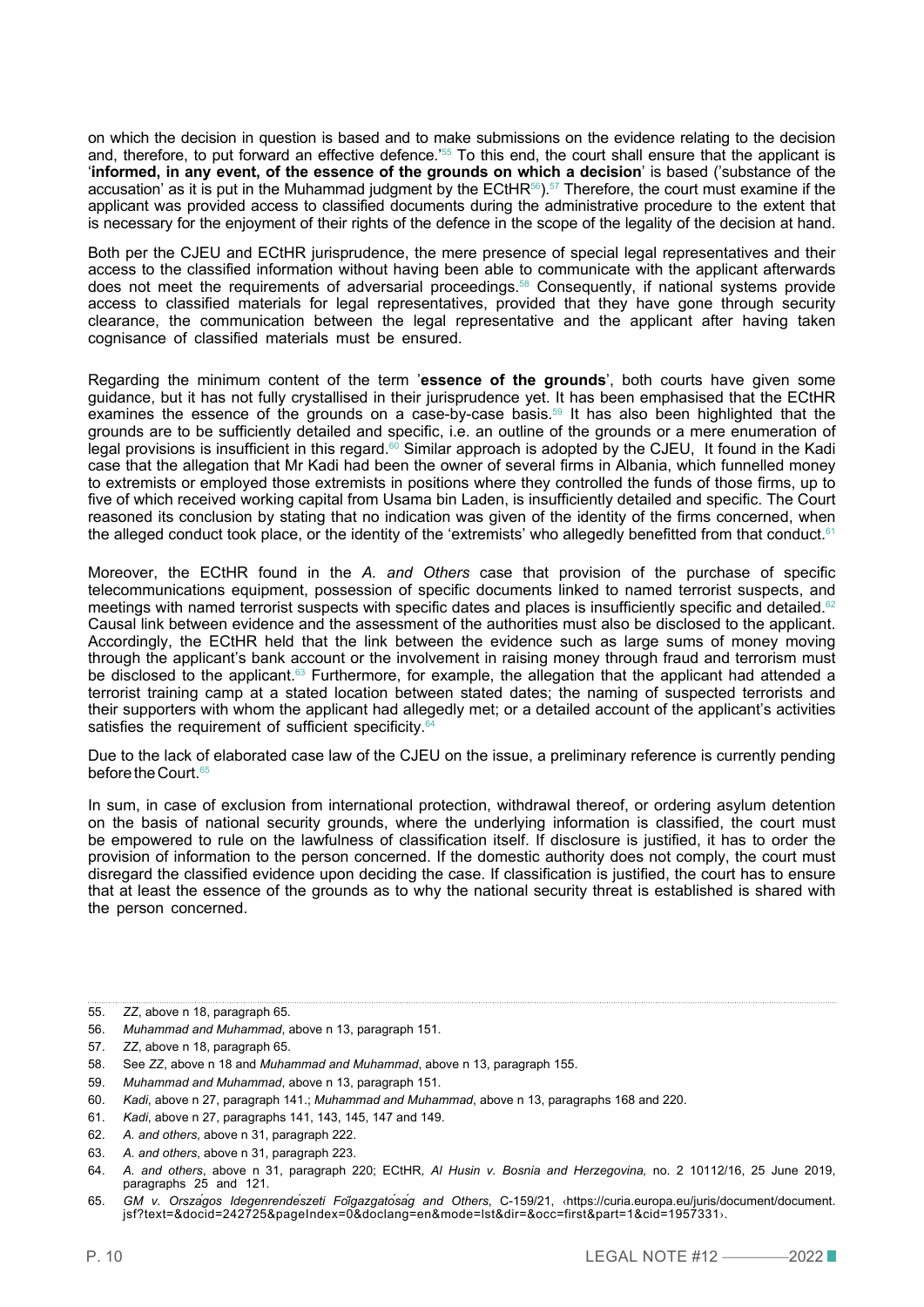#### **EFFECTIVE JUDICIAL REVIEW OF DECISIONS BASED ON NATIONAL SECURITY THREAT, INCLUDING THE ACTUAL EXISTENCE OF THE THREAT**

According to the EU case law, a judicial review by the court assessing the legality of a decision based on national security threat is effective only if the court has the power to examine all the evidence and reasons on the basis of which it was concluded that someone represents a threat to national security. **There is no presumption as to the existence and validity of the reasons put forward by the national authority.** <sup>66</sup> Judicial control must therefore not be purely formalistic.

Similarly, ECtHR held that while the executive's assessment of what poses a threat to national security will naturally be of significant weight, the independent authority must be able to react in cases where invoking that concept has no reasonable basis in the facts or reveals an interpretation of "national security" that is unlawful or contrary to common sense and arbitrary. Failing such safeguards, the police or other State authorities would be able to encroach arbitrarily on rights protected by the Convention.<sup>67</sup> When the national courts leave **full and uncontrolled discretion to the national authority** to certify, with reference to little more than its own general statements, that an alien was a threat to national security and had to be expelled, such judicial review is considered to be beyond any meaningful judicial scrutiny, providing no safeguard against arbitrariness.<sup>68</sup>

According to the *Muhammad and Muhammad* judgment, an independent authority must be involved in the procedure having access to the 'totality of the file constituted by the relevant national security body'.<sup>69</sup> It must verify whether the expulsion was substantiated by the supporting evidence and verify the credibility of the document submitted to them. The mere indication that the authority can see the evidence in the files is not enough with regard to the assessment of the national security threat. The nature and the degree of scrutiny must transpire from the reasoning of the authority's decision.<sup>70</sup>

With regard to the national security threat, domestic law should ensure that national court is competent to:

- » independently examine all legal and factual elements asserted by the competent national authority (e.g. security agency)
- » give the applicant a chance to examine all the documents or observations submitted to the court for the purpose of influencing its decision, and to comment on them (see previous section), *i.e.* the right to be heard of the applicant is observed.<sup>71</sup>

#### *Definition of national security threat*

First of all, **the national courts will look into whether the alleged threat falls within the established definition of the national security concept**, as according to the CJEU, the strict circumscription of the power of the competent national authorities is also ensured by the interpretation which the case-law of the Court of Justice gives to the concepts of 'national security' and 'public order'.<sup>72</sup> In order that legal certainty is guaranteed in judicial proceedings, the precise meaning of national security threat should be defined in a straightforward way.<sup>73</sup>

The term 'public security' ('national security') covers both a Member State's internal and external security.<sup>74</sup> The Court has stated that a threat to the functioning of the institutions and essential public services and the survival of the population, as well as the risk of a serious disturbance to foreign relations or to the peaceful coexistence of nations, or a risk to military interests, may affect public security.75 According to the CJEU, internal security may be affected by a '**direct threat** to the peace of mind and physical security of the

<sup>66.</sup> *ZZ*, above n 18, paragraphs 59-61.

<sup>67.</sup> *Kaushal*, above n 30, paragraph 29; ECtHR, *C.G. v. Bulgaria*, Appl. No. 1365/07, 24 April 2008, paragraph 40; *Al-Nashif*, above n 31, paragraphs 123-124.

<sup>68.</sup> *Bou Hassoun*, above n 31, paragraph 33.

<sup>69.</sup> *Muhammad and Muhammad*, above n 13, paragraph 155(iii).

<sup>70.</sup> *Muhammad and Muhammad*, above n 13, paragraphs 156(v), 194-196, 199-201.

<sup>71.</sup> *ZZ*, above n 18, paragraph 55.

<sup>72.</sup> *J.N.*, above n 28, paragraph 64; Judgment of 11 November 2004, *Inan Cetinkaya v. Land Baden-Württemberg*, C-467/02, ECLI:EU:C:2004:708, paragraph 43.

<sup>73.</sup> Chlebny 2017, above n 3, p. 19.

<sup>74.</sup> *J. N.,* above n 28, *paragraphs 65-67.*

P. 11 LEGAL NOTE #12 —2022 75. Judgment of 11 September 2014*, H. T. v. Land Baden-Württemberg,* C-373/13, ECLI:EU:C:2015:413, paragraph 78 (hereinafter '*H. T.*').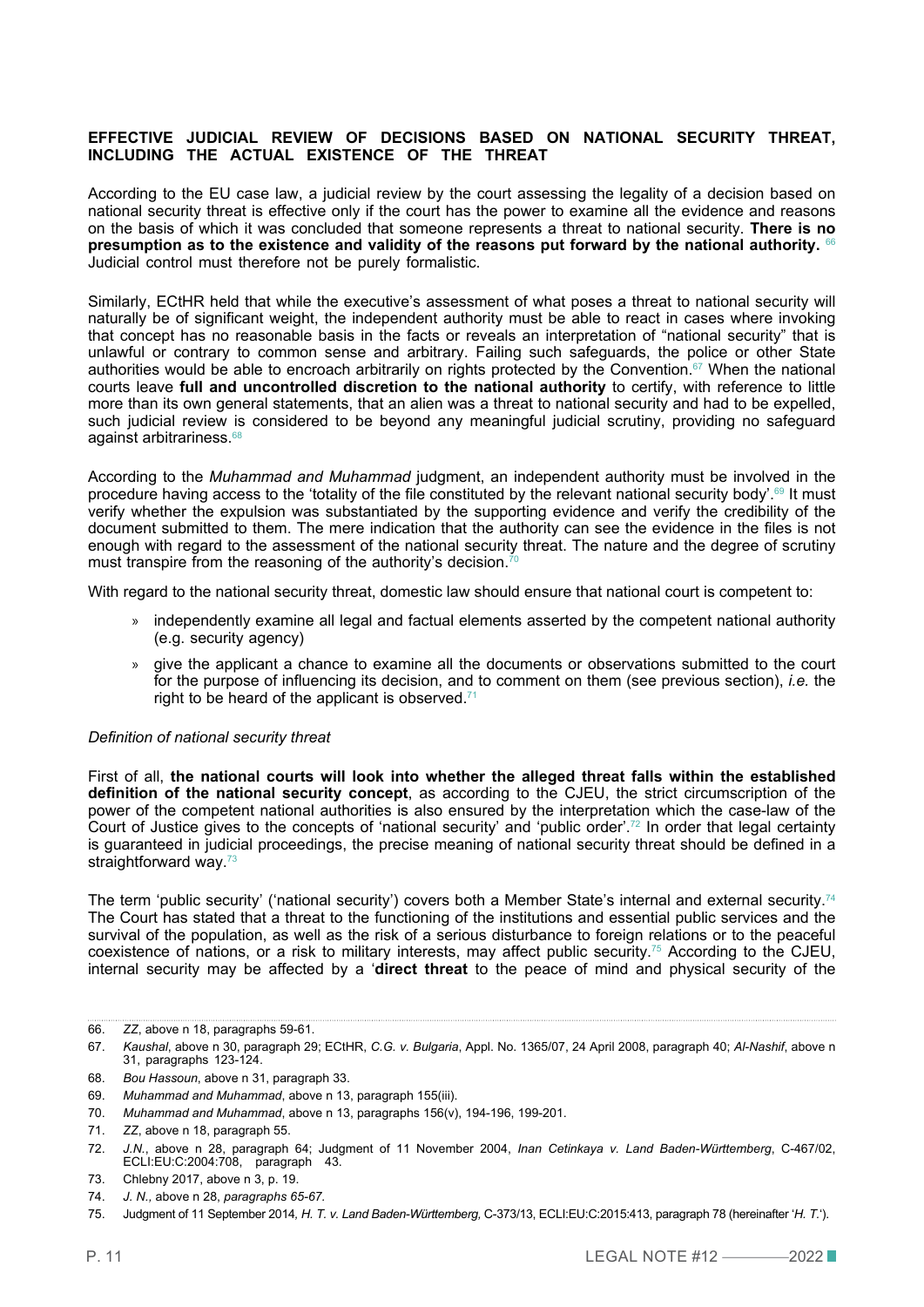population of the Member State concerned.'76 It also presupposes the existence of a threat to public security that is of a '**particularly high degree of seriousness**.'77

Not every 'problematic' applicant's conduct, therefore, falls under the concept of national security. For example, aggressive behaviour during the Dublin transfer cannot be considered as such as it does not represent a threat affecting a fundamental interest of society or the internal or external security of the Member State concerned. Moreover, not even the support of a terrorist organisation leads automatically to the establishment of compelling national security grounds.<sup>78</sup>

#### *Individual assessment, proportionality and necessity tests*

Second, when reviewing exclusion, withdrawal or detention decisions, the applicable EU law requires that decisions are based on **individual assessment**, that the exclusion/withdrawal or detention are **necessary and proportionate to the legitimate objective pursued** (in this case protection of national security).<sup>79</sup>

The general requirement of individual assessment follows from *inter alia* Article 4(1)-(3) as well as from Article 10(3) of the Qualification Directive. Furthermore, with regard to withdrawal of subsidiary protection, Article 19(4) of the Qualification Directive explicitly sets out that the Member State shall, '*on an individual basis, demonstrate that the person concerned has ceased to be or is not eligible for subsidiary protection'*. The individual assessment principle was reinforced with regard to the withdrawal decision of international protection by the CJEU in the *Ahmed* judgment.80 The Court stated that '*any decision to exclude a person from refugee status must be preceded by a full investigation into all the circumstances of his individua*l *case*  and cannot be taken automatically<sup>'.81</sup> Such a requirement applies to exclusion from subsidiary protection as well. $82$ 

The content and structure of Article 14(4) and 14(5) of Qualification Directive, concerning the withdrawal of refugee status, bear similarities to Article 12(2)(a) to (c) relating to exclusion from refugee status, i.e. the findings of the Court in the context of the exclusion cases should therefore also apply to withdrawal cases. Therefore, the findings in *B and D case*, according to which it is required that '*any decision to exclude a person from refugee status must be preceded by a full investigation into all the circumstances of his individual case and cannot be taken automatically*' 83 should by analogy apply in cases of revocation or refusal to renew refugee status. Individual assessment when ordering detention is required by Article 8(2) of the Reception Conditions Directive.

According to the CJEU jurisprudence, an **individual assessment of a threat to national security** means that the personal conduct of the individual concerned needs to be taken into account. The following factors are of relevance: the time that has elapsed since the crime was allegedly committed, the degree of individual involvement, any grounds for excluding criminal liability, conviction, further conduct (whether that conduct reveals hostility to EU fundamental values, capable of disturbing the peace of mind and physical security of the population). $84$ 

In case fundamental rights are at stake, a **necessity and proportionality test** of the limitation must always be carried out.<sup>85</sup> When examining the necessity of detention based on national security grounds (Article 8(3)(e) of the Reception Conditions Directive), CJEU held that it is only justified if the applicant's individual conduct represents a **genuine**, **present** and **sufficiently serious threat** affecting a fundamental interest of society or the internal or external security of the Member State concerned.<sup>86</sup> Exclusion from subsidiary

- 79. See i.a. Articles 4(1)-(3) and 10(3) of the Qualification Directive; Article 8(2) of the Reception Directive concerning detention; Article 52(1) of the Charter, Articles 14(4)(a), 14(5), 17(1)(d), 19(3)(a) as interpreted by the CJEU and 19(4) of the Qualification Directive concerning withdrawal and exclusion.
- 80. Judgment of 13 September 2018, *Shajin Ahmed v. Bevándorlási és Menekültügyi Hivatal*, C-369/17, ECLI:EU:C:2018:713 (hereinafter '*Ahmed*').

- 82. *Ahmed*, above n 80, paragraph 50.
- 83. *B and D*, above n 78, paragraphs 91 and 93.
- 84. *K and H.F.* above n 76, paragraph 66.
- 85. See Article 52(1) of the Charter quoted above under Chapter II on EU law.
- 86. *J.N.*, above n 28, paragraph 67.

<sup>76.</sup> Judgment of 2 May 2018, *K v. Statssecretaris van Veiligheid en Justitie and H.F. v. Belgische Staat,* joined cases of C-331/16 and C-366/16, ECLI:EU:C:2018:296, paragraph 42 (hereinafter '*K and H.F.*').

<sup>77.</sup> *H. T.,* above n 75, *paragraph 78.*

<sup>78.</sup> *H. T.,* above n 75, paragraph 99; Judgment of 9 November 2010, *Bundesrepublik Deutschland v. B and D*, joined cases of C-57/09 and C-101/09, ECLI:EU:C:2009:285, paragraphs 91 and 93 (hereinafter '*B and D*').

<sup>81.</sup> *Ahmed*, above n 80, paragraph 49.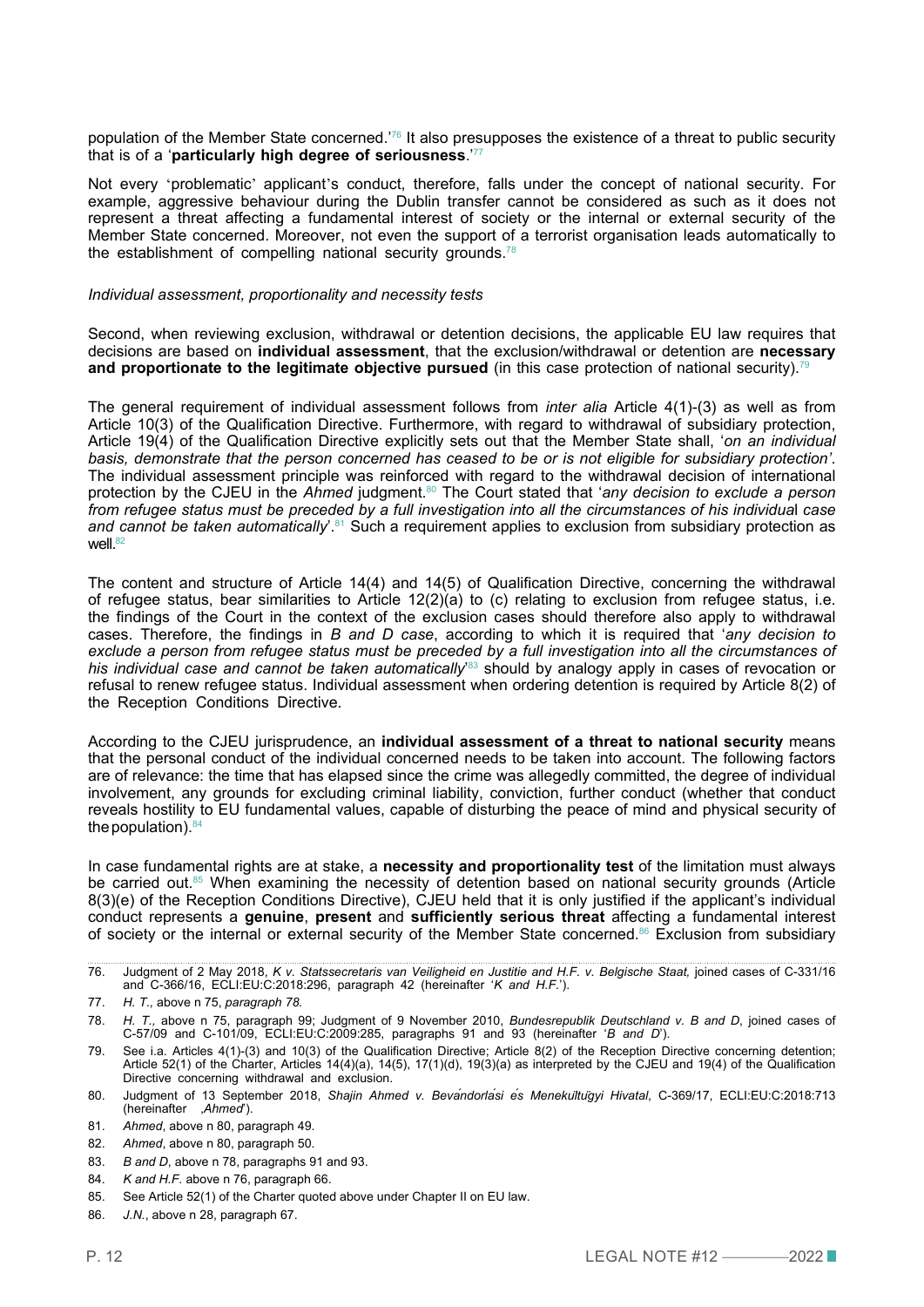protection based on national security grounds also requires the specification of '**serious reasons**' <sup>87</sup> whereas withdrawal of or exclusion from international protection based on national security assumes the **existence of**  '**reasonable grounds**'.88

With regard to asylum detention, the requirement of proportionality test was reiterated by the CJEU In the J.N. judgment. It held therein that even if a national security threat is established, this mere fact cannot automatically lead to the ordering of detention.<sup>89</sup> The competent national authorities have the obligation to determine, prior to ordering the detention of the applicant on a case-by-case basis, **whether the threat that the persons concerned represent to national security or public order corresponds at least to the gravity of the interference with the applicant's liberty** (balancing exercise).<sup>91</sup>

Moreover, the **asylum authority cannot base its decision solely on the conclusions of an expert**'**s report (i.e. the report of the security agencies).**<sup>91</sup> It clearly follows from Articles 2(f) and 4(1) read in conjunction with Article 4(2) of the Asylum Procedures Directive that the asylum authority shall be responsible for the examination of an asylum application as well as of the withdrawal of an international protection. Article 4 of the Qualification Directive also specifies that the assessment of the individual facts and circumstances of an application for international protection is the duty of the determining authority alone. Consequently, deriving a decision on exclusion from or withdrawal of international protection based on national security grounds solely on the conclusions of the reports of security agencies constitutes an unlawful delegation of powers of the asylum authority and is contrary to EU law.

Similarly, the ECtHR ruled on the insufficiency of judicial review on numerous occasions. To illustrate, in C.G. and Others v. Bulgaria, the Court found a violation of the Convention due to the fact that 'the applicant did not enjoy the minimum degree of protection against arbitrariness on the part of the authorities,' where a Bulgarian court held 'that once the Ministry of Internal Affairs had produced a report based on undisclosed secret surveillance measures asserting that the first applicant had engaged in criminal activities, no further inquiry into the facts was possible or necessary (…).' It thus failed to examine a critical aspect of the case: whether the authorities were able to demonstrate the existence of specific facts serving as a basis for their assessment that the first applicant presented a national security risk. On appeal, the Supreme Administrative Court did not gather evidence either and confined its reasoning on this point to the following brief statement: 'It has been established (…) that [the first applicant] has acted as an intermediary for the supply of narcotics and maintains regular contacts with Bulgarian citizens who distribute narcotics and intoxicating substances (...).' 'It did not elaborate on the evidentiary basis for making such a finding and did not deal with the first applicant's detailed submissions that he had not in fact been involved in such activities (…). These elements lead the Court to conclude that *the national courts confined themselves to a purely formal examination of the decision to expel* the first applicant (…). *They refused to examine other pieces of evidence to confirm or refute the allegations against him and rested their rulings solely on uncorroborated information tendered by the Ministry*  of Internal Affairs on the basis of the covert monitoring of the first applicant.<sup>12</sup>

In sum, where the court merely automatically concludes that the applicant poses a threat to national security without taking due account of the applicant's personal conduct and the risk posed by that conduct to national security, the state concerned does not respect the standard of individual assessment and the principle of proportionality.

<sup>87.</sup> Article 17(1)(d) of Qualification Directive.

<sup>88.</sup> Article 14(4)(a) of the Qualification Directive.

<sup>89.</sup> *J.N.*, above n 28, paragraph 61.

<sup>90.</sup> *J.N.*, above n 28, paragraph 69.

<sup>91.</sup> Judgment of *25* January 2018, *F. v. Bevándorlási és Állampolgársági Hivatal,* C-473/16, ECLI:EU:C:2018:36, paragraphs 41-42 and 45.

<sup>92.</sup> *C.G.*, above n 68, paragraphs 47 and 49.